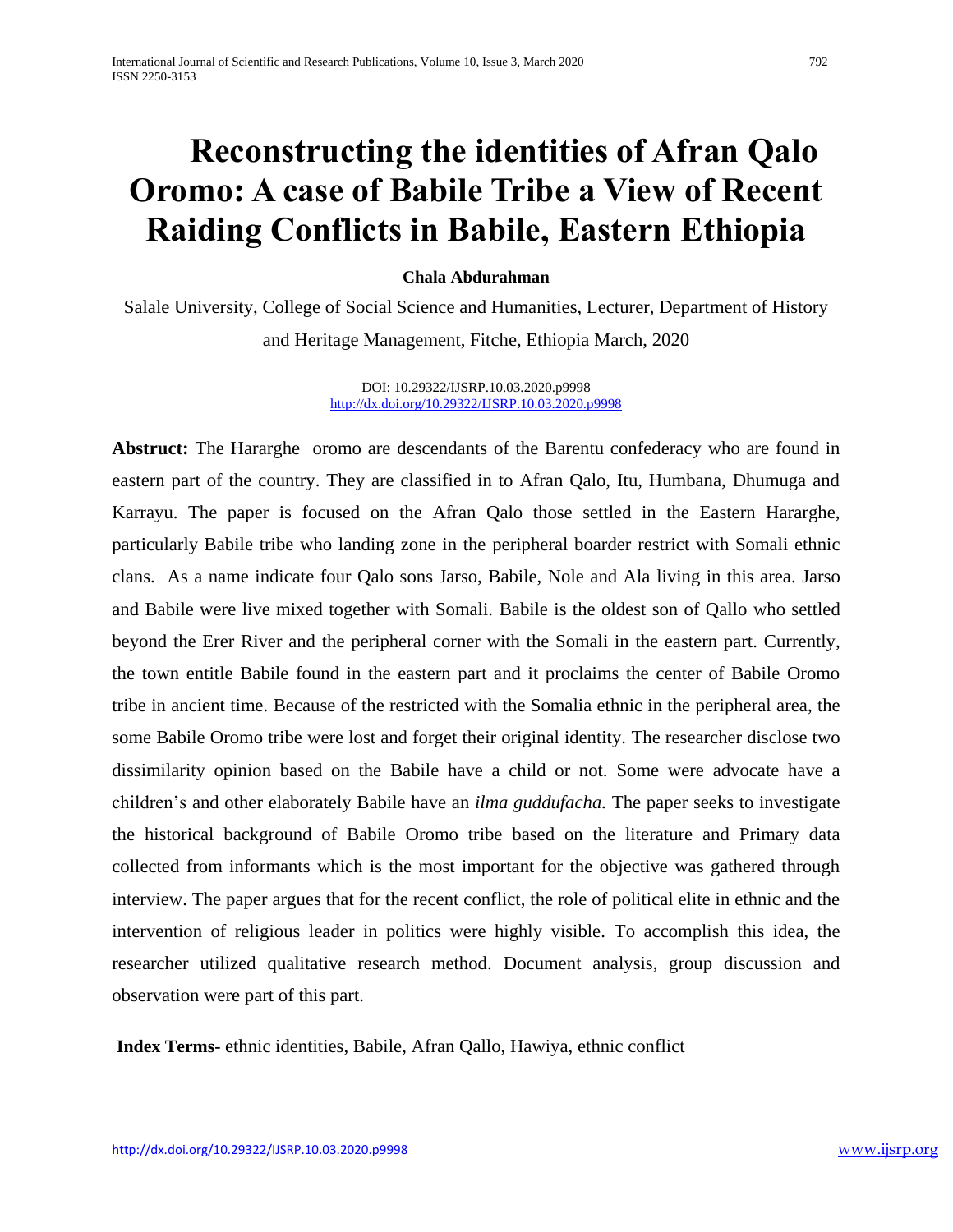#### **I. Introduction**

fran Qalo Oromo who settled in the Eastern part of Ethiopia are classified in to Babile, Jarso, Alla and Aniya tribe. Among these clans the Babile tribe are found in the Babile woreda and its environs. Oral Oromo tradition reveal that Babile is the first son's of Qallo, therefore due to keep enemies from his youngest brothers, Babile take duty and settled the count line places which edge with Somali. Currently, the area is a home of plural societies from different Somali and Oromo ethnic clans. The controversial Question raised is either Babile have a child or not? The recent raiding conflict in the area was a center of identities. The paper investigate the reconstruct the identities of tribe under the Babile clan and background of interethnic conflict in the area. It's a kind of historical and documentary survey which achieves deliver complication on the different issues related with the Babile clans specifically the tribe embrace under the Babile. Due to the absence of clear literature which investigates on ethnic in the area, the researcher used under this paper the majority of the elder's informants and what the elite agree each other on the point. A

#### **II. The people of Babile**

Babile is woreda located in some 561km from Finfine 30 km from Harar in the east direction and 72km from Somali capital's Jijiga in the west direction. Geographically,Babile is located surrounded by the Fik in the east and southeast, Gursum town in the northeast, Fadis Woreda in the southwest and Harari region in the west. According to central statistical authority's population census 1994, the Woreda<sup>1</sup> population is estimated to be 93,527, Numerically, Oromo and Somali population of ethnic group were dominating the Woreda specially the rural area, while, Amhara, Gurage and others ethnic grups were concentrating with Somali and Oromo in the urban dweller. The major ethnic group in the Woreda are Hawiya, Madigan, Akisho, Wara Doyo, Doyo, Maru, Ogaden and few other ethnic communities.

<sup>&</sup>lt;sup>1</sup> Woreda is a unit of administrative structure in Ethiopia and it has equal weight with district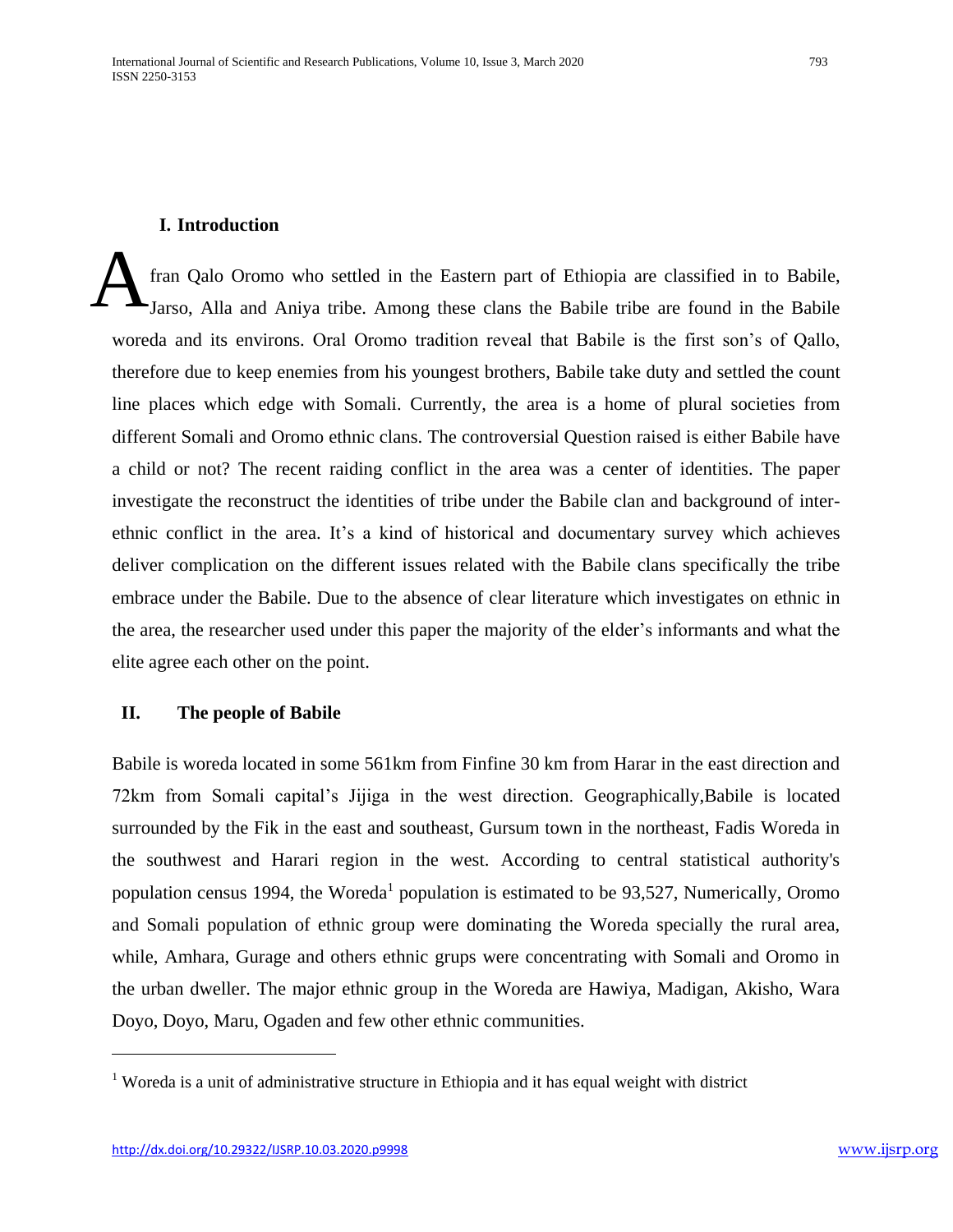The population of the area were engaged in the farmers and Agro-pastoralists. Hence, countless of the western, southern and northern parts of the Woreda population are predominantly settled farmers, while, while in the eastern and south-eastern parts are dominated by agro-pastoralists.

In the area previously, sporadic violent clashes between these pastoralists of the local ethnic groups were occurred usually in the grazing areas because majority of them engaged pastoralist, and sometimes related with ethnics.

## **III. Survey of ethnic background of Babile Oromo tribe**

Identities as served as pride and late or not lead nation in to contention, particularly complex in the Horn of Africa. Know our ancestors; history and your background serve a pleasure among the communities because it ambiguous and nature rule. It serve to search for their identity that they lost in the past system and feel comfort with their indigenous clan. Beside, identities collapse national identity that real possibility what we are seen today in Ethiopia. The question of nationalism had no long age in the Ethiopian context, launch by birth time of  $EPLF<sup>2</sup>$  and  $OLF<sup>3</sup>$ latterly the issue were exacerbated almost entire the whole country since the coming of current regime to power. However, the issue of nationalism among the Oromo goes back to a period when the land of Oromo was conquest by the Abyssinian at the end of  $19<sup>th</sup>$  century.<sup>4</sup> Scholars define identities depending on the context; Wolbert describes identities as ethnic zones of confederation under a common identity or language where partially separate groups of people are unified. However, the author argue; is procession and seeks further clarification on the agents

 $\overline{\phantom{a}}$ <sup>2</sup> Eritrean People liberation front

<sup>3</sup> Oromo People liberation front

<sup>4</sup> Mukria, bulcha. "the survival and reconstruction of Oromo National Identity" Being and Becoming Oromo, Historical and Anthropological Enquiries, edited by P.T.W Baxer et al., 48-66. New Jersey: The Red Sea Press, Inc., 1996.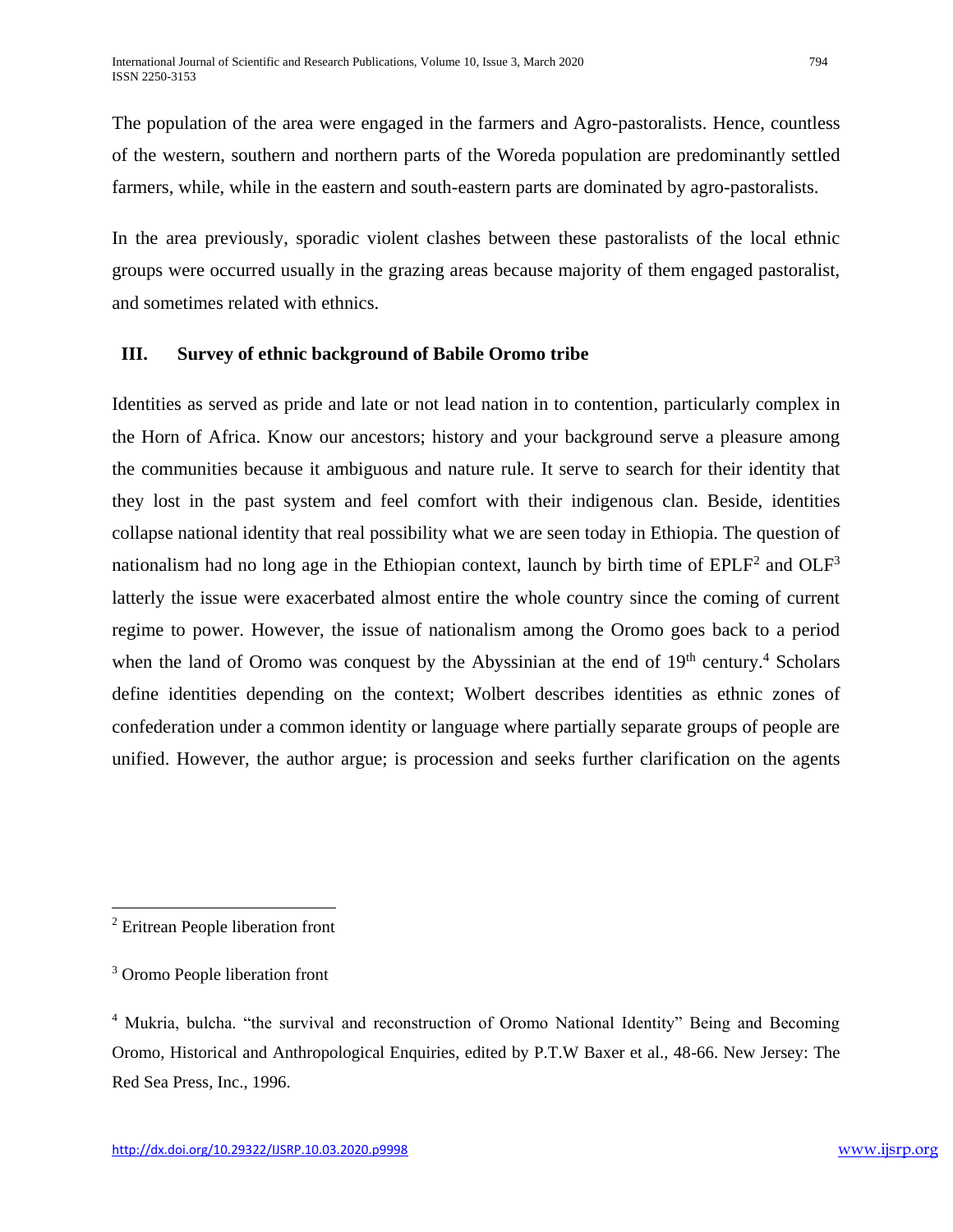Geographically, Oromo people who are found in the eastern part of the country are considered as a Barentu Branch of ancient moieties of Oromo. They categorised in to different clans; some of them are Arfan Qallo, Itu, Humbana, Dhumuga and Karrayu. Among these clans, Afran Qallo are found in the corner part and neighbour with different Somali ethnic groups, located the presently named east Hararge. It refers to four decendent of Qallo who are Babile, Ala, Daga ans Obora. Among the Afran Qallo decendent, Babile is settled in the corner of the territory which presently located share border with some Somali ethnic ancestry. Thus, in this paper the author emphasizes investigate on the Afran Qallo specifically focused among on the Babile tribe identity.<sup>6</sup>

Ancient Oromo oral history reveal that, a person named Babile one of the Afran Qallo son's settled in the present location Babile town. His tribe was not like others Afran Qallo clan, it's so controversial. I raise a sensitive question for those indicate Babile have child. They respond what they heared from the oral tradition. the Hawiya are not classified an Babile ancestory, they are mainly settled the area due to Babile gave his daughter and adopt him an his son through Guddifacha.<sup>7</sup> The other groups are those voiced Babile have a child to mention genealogically related with other Afran Qallo tribe. According to this group circumstantial evidence, people seek to deteriorated and erase the original history of Babile ethnic clan through voiced uncorroborated deliberately history due to an absence of literatures. However, the Oromo elders in the area culminate the above arguments; Babile is an oldest son among the Afran Qallo and settled the peripheral area of the region and he has no delivery son, so, he adopted Hawiya as a

<sup>&</sup>lt;sup>5</sup>. Wolbert C.G. Smidt "The Tigrinnya-Speakers across the Borders: Discourses of unity and separation in ethno historical context" Borders and Borderlands as Resources in the Horn of Africa, eds. Dereje Feyissa & Markus Virgil Hoehne (Suffolk: James Currey, 2010), pp. 67-68

<sup>6</sup> Chala Abdurahman. "Harari-Oromo Inter-Ethnic Interaction in the city of Harar from 1887 to 1991" MA Thesis. (Bahir Dar University, 2010), p, 15;

<sup>7</sup> Informant: Ato Muhamud Abdul-aziz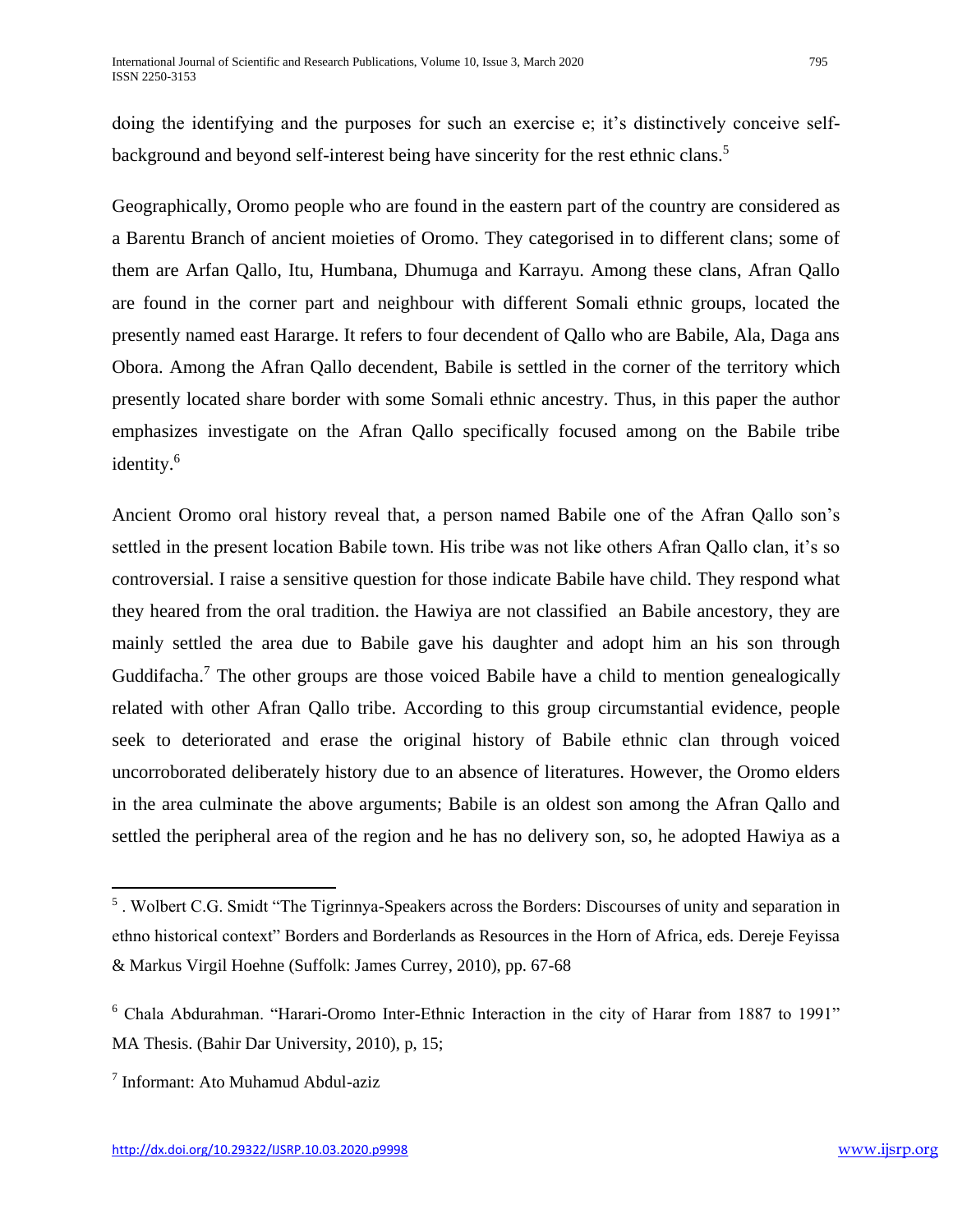son.<sup>8</sup> In anyhow, due to lack of literature and absence of better research, the researcher directly involves the argument for the readers. Later, for better interpretation, I attempt to classify the clan figure of Afran Qallo according to prominent elders Oromo elite from Hararghe in below figure.



Genealogical Tree of the Afran Qalo Oromo ethnic clans

# **IV. Hawiya Oromo or Somali**

In the somali socio cultural solicit life, identify the person by genealogy is obvious. Undoubtedly, between an unacquainted people in somali, usually, to be rise one question is mandatory. That is "*Tal maa tahay"?* Who are your clan? This kind of cultural achievement was also expanding with Oromo neighbour specially, with the eastern Oromo ethnic groups. Although, this can also refer to ethnic groups in Babile and it's surrounding. Under this, the paper investigates the controversy of ethnic identity in the area. Hawiya is a Somali clan

<sup>&</sup>lt;sup>8</sup> Informants: Abba Gada Yuyya wario and Abba Gada Alisho Bakhar. Communication with these Abba Gada elders, who have knolegable about the Gada and history of Afran Qallo as much.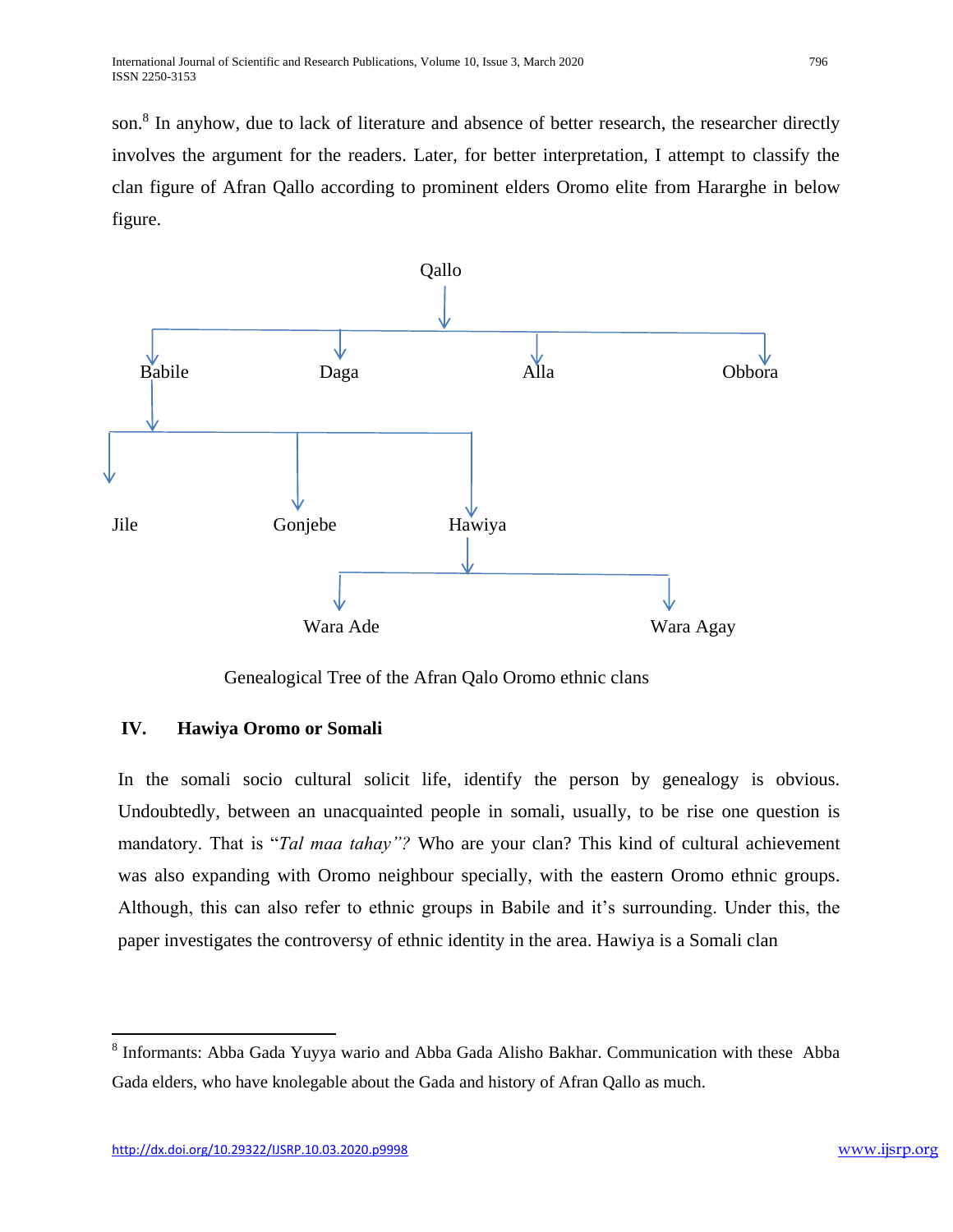Many prominent Hawiya in Babile, include traditional leader, have identified themselves either Oromo or Somali. Since referendum held in the area, majority of them identified themselves as Somalis, though, we have still others that identify themselves as Oromo. Majority of Hawiya in Babile town speak both Oromifa and Somali languages, however, in the rural district, numerically, almost many of them only speak Oromifa. They lived with the Oromo tribes including Jarso, Nole and Obora of Afran Qalo clan. Identifying and understanding the conflict is important to for designing effective peace building strategies in the area.

According to Oromia administration report, a tribe where dominance of Oromifa language in the area including mayo, Hawiya, Madigan, Akisho Maru, and others belong to Oromo. Among these clans, the researcher focused on Hawiya due to two reasons, the first, numerically, hawiya is dominant in the area, the conflict appear in the area was directly involved with Hawiya. Beside above reasons, different manuscription elucidate Hawiya with other Oromo ethnic groups outside the study area, like in Mi'eso west Hararghe and Borana area.<sup>9</sup> There was an argument among Oromo elite on the issue of Babile tribe; some are negating Babile's child and other brace having a child. According to eminent Oromo elders in the area, Babile was not born Hawiya.<sup>10</sup>

It's so hard to be investigating and announce the complex Babile identity clan, because it's controversy. However, the researcher attempt to identify either Babile had son or had an "adoption son" *ilma guddifacha* through an interview from local elder's elites. Hawiya, in Babile, under preesure from Oromo in the area interms of socio culture interaction, directly or indirectly claimed themselves genelogicaly Oromo. Sometimes, they claim their decsent as the Son of Babile. Social Simplification, they decoded as Oromo. Historically, Hawiya is an adopt son of Babile. Hence, according to Oromo cultural life, after accept the process of Guddifacha, then, the child adopt the Oromo identities and accept call him an clan who adopt him. However,

<sup>&</sup>lt;sup>9</sup> Fekadu, Gelaw. "The Sources of Ethnic Strives and Tensions among the Issa-Somali and Ittu-

Oromo Pastoral Communities of Eastern Ethiopia" pdf (Haramaya University, 2013), pp,3,5.

<sup>&</sup>lt;sup>10</sup> Informants: Abba Gada Yuyya wario and Abba Gada Alisho Bakhar.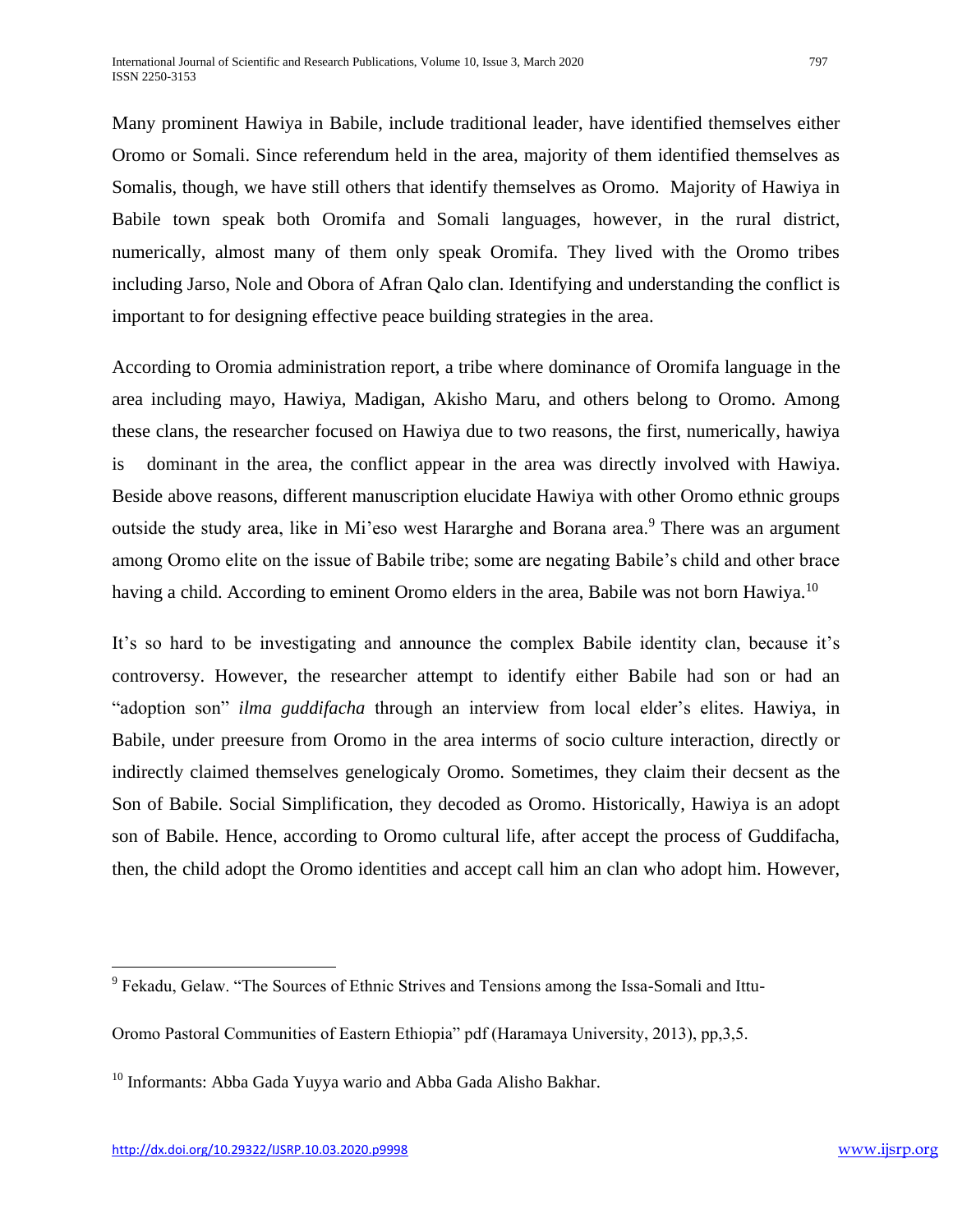the situation over there is not like that, due to an existence of Hawiya ethnic clan in other places. $11$ 

A history lesson tought us; Adoption is a common practice throughout the world." It is the taking of one's family child into another as son or daughter and heir, and conferring up on it a title to the rights and the privileges of such."<sup>12</sup> Is a process adoption of child or children of someone by a family via fulfilling every necessity to the child as self or own in the presence of the community members and leaders such as 'Luba from the Gada system official.<sup>13</sup> In Oromo society, guddifachaa practice has a long history and started during the time of Gada system commencement. According to Oromo elders Abbaa gada, claimed that,

At the same manner, Somalia official believe, all tribes live in Babile town and it's environs as being originally ethnic Somalis. They argue, speaking Oromifa language does not make them to be Oromo. Because of close ethnic interaction with Oromo, the local ethnic were culminated by the Oromo. Local Hawiya elders indicate the above statements strongly. Many literatures supports that, Hawiya is from Somali clan which live in both Somaliland and Somali Ethiopia region.<sup>14</sup> According to Fox, Hawiya is a Somali clan and they are among the four main Samale

 $\overline{a}$ 

Bulletin Vol.1, No 1-10 and Vol. II, No1 1953-61. Reprint Edited by Alula

Pankhurst in 2002

Oromo Pastoral Communities of Eastern Ethiopia" found pdf (Haramaya University, 2013), pp,3,5.

 $11$  Ibid.

 $12$  Taka Daba, 1983 Law of adoption under the civil code and the custom among the

Oromo of Wallagga with particular reference to the experience of the people in Qellem administrative district. Addis Ababa University Law School Library, p,2.

<sup>&</sup>lt;sup>13</sup> Bekele Nadi (1958) Adoption among the Oromo of Shawa in Ethnological Society

<sup>&</sup>lt;sup>14</sup> Fekadu, Gelaw. "The Sources of Ethnic Strives and Tensions among the Issa-Somali and Ittu-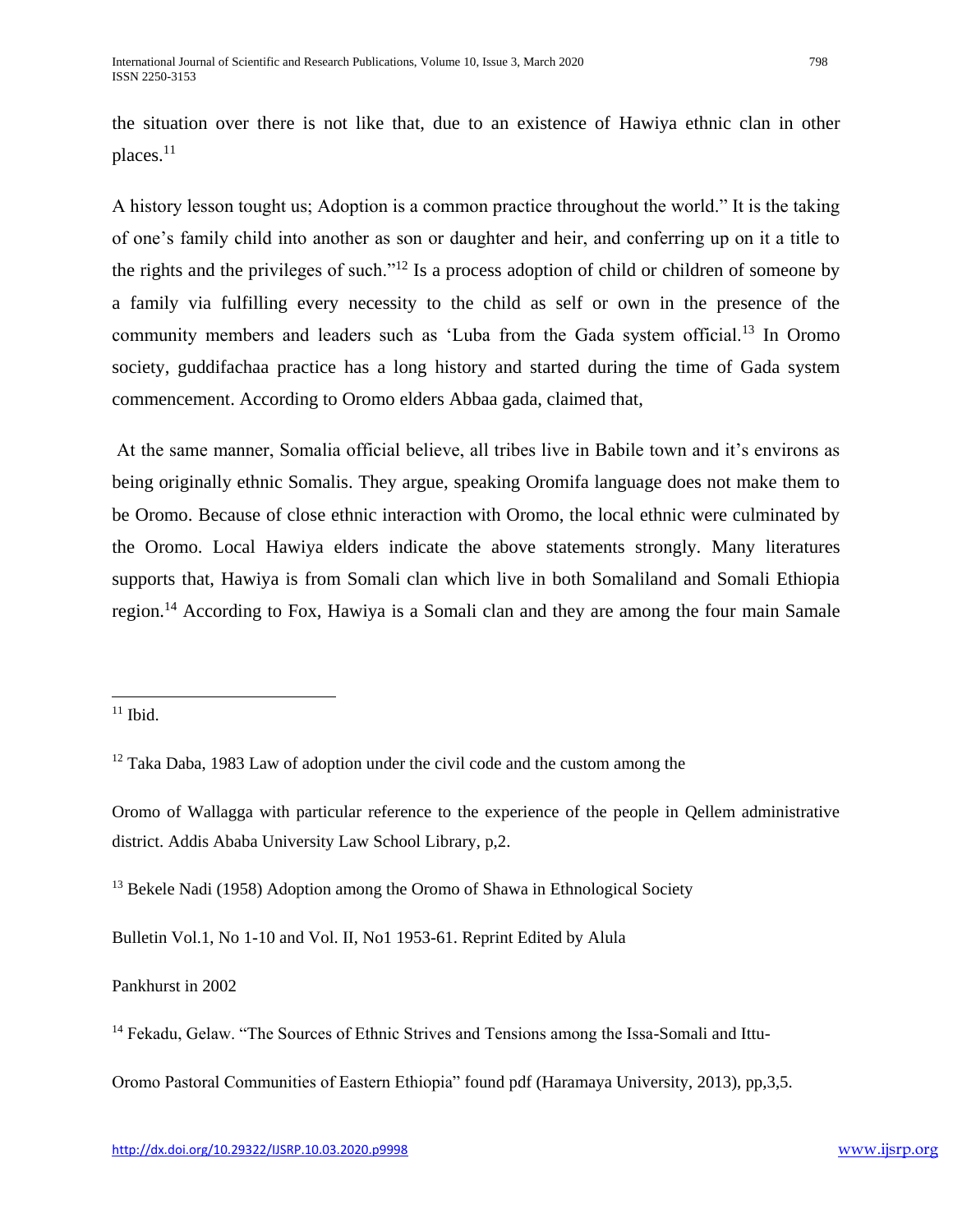clans the rest are Darod, Dir, and Isaaq.<sup>15</sup> Like many Somali, Hawiya tribe trace their paternal ancestor to Irir, the first son of Samaale. To be identify the Hawiya ethnic clan, elucidate the distinguished Somalia genealogical Lineages from the top to sub-lineages are draw it.



Notable Hawiya Somale Genealogical figure

# **V. Inter-ethnic conflict**

 $\overline{\phantom{a}}$ 

In Ethiopia, majority of conflict squirrel ethnic are boundary between two regions.<sup>16</sup> Several inter-ethnic conflicts have arisen across boundaries of regional states. <sup>17</sup> The conflict appear in

<sup>&</sup>lt;sup>15</sup> M. J. Fox. The Roots of Somali Politica, (1 Culture, A DIVISION OF LYNNE RIENNER PUBLISHERS2015) p,5.

<sup>&</sup>lt;sup>16</sup> Abbink, Jon 2006. Ethnicity and conflict generation in Ethiopia: Some problems and prospects of ethno-regional federalism. *Journal of Contemporary African Studies*, 24 (3),P. 389.

<sup>&</sup>lt;sup>17</sup> Legesse, Tigabu 2015. Ethnic federalism and conflict in Ethiopia: What lessons can other jurisdictions draw? *Africa Journal of International and Comparative Law*, 23 (3), p. 3.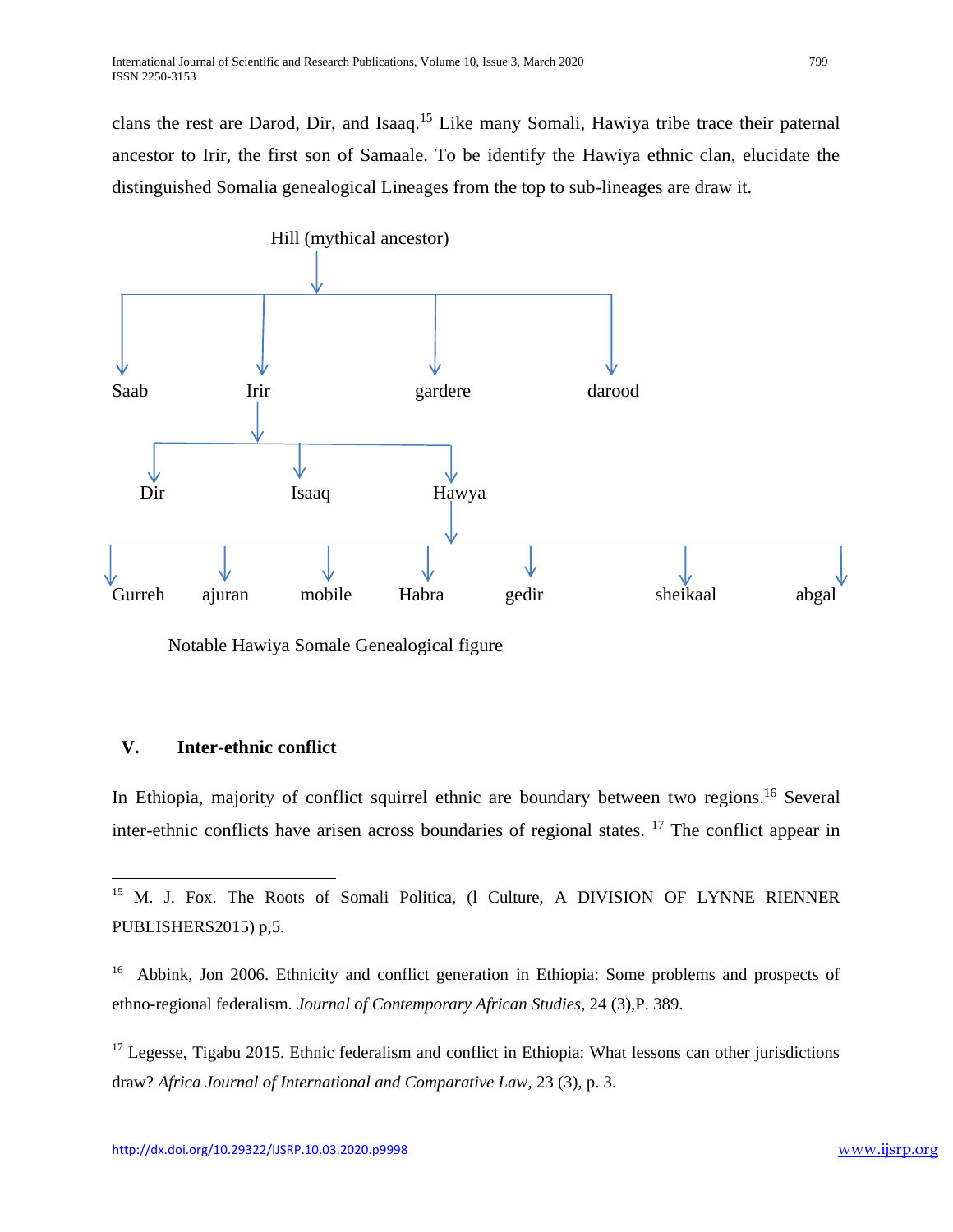the eastern part of the country was also the emblem ethnic phenomenal. Older elders of the region exposes had had a long history of cultural and linguistic interactions between other Oromo ethnic and Hawiya (majority in the area.) According to some elder's informants, during the Hailesilase government between Ogaden and Hawiya, there has been a conflict in the area. The main cause and effort for the violence were Hailesilase government's tribal land policy. During this violence, numbers of people were killed and livestock looted from both sides. Then, government had forcibly stopped the Conflict after gone nearly eight years. <sup>18</sup> No violent conflicts between Somali and Oromo people during the Derg regime in the area as such. Post, 1997 there had not been violent confrontations in the area like the previous time. before the 1997 election, even in the town of Babile, both Somali and Oromo administration have open their offices and ruled the Woreda what is known by the time district. However, post 1997 election, the Woreda culminated under the Oromia region. According to local resident, post administration under one system rule, the numbers of local conflict are drop-off in the Woreda and with outside the Woreda too.

A numbers of conflict occurred since the current regime come to power between the local ethnics. The first incident of killing occurred in early 1993after an active OPDO cadre was shot dead in the town of Babile. Late 1997, in the rural area, the conflict was exacerbated between Kebele militia in a place Darera-Arba. The competition between  $OPDO<sup>19</sup>$  and  $ESDL<sup>20</sup>$  in the local communities aggravated the situation more before. Many informants confirm, the same incident as one occurred between the Somali and Oromo local groups in the area. Whatever the case may be, this is an evident that violent confrontations has started with the appearance of local

 $19$  Oromo people's Democratic Party, governed the Oromia region at a time. currently they changed their name to ODP, recently, based on the change of political system in the country, they affiliated with Prosperious party, the same is true for ESDL.

 $20$  Ethiopian Somali Democratic League, a party which lead the Somali region currently.

<sup>&</sup>lt;sup>18</sup> Ali, K. (2005) *'conflict and conflict resolution in Somali regional state'* Final consultancy

report for GTZ, Capacity Building in Governance Conflict Prevention *1* Transformation CPT, under Ministry of Federal Affairs (MFA), Addis-Ababa, Ethiopia.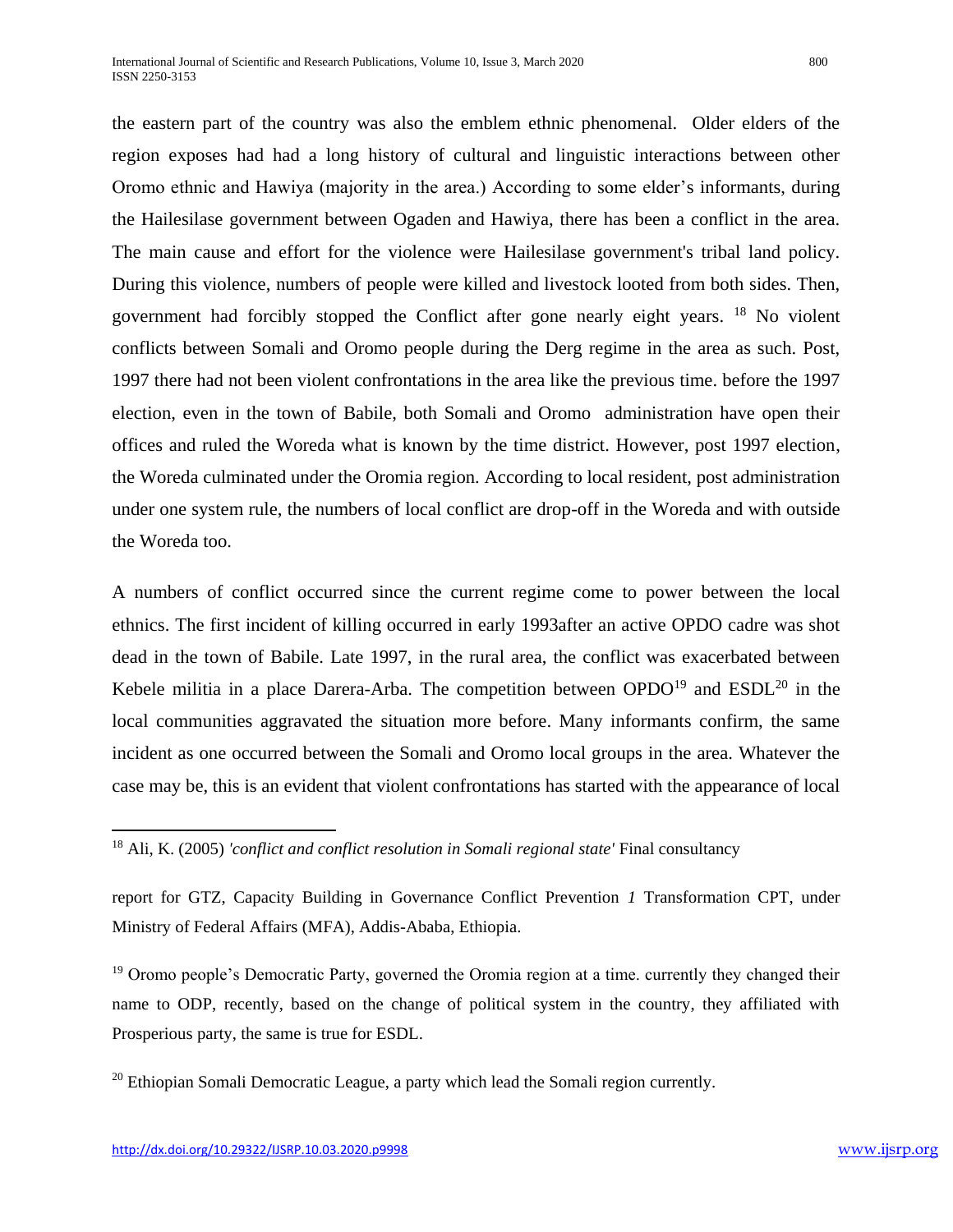political elites in the environment between the local ethnic groups. According to data 2004 referendum, out of the 27 kabales<sup>21</sup> that referendum took place, Somali administration won 11 kabales, while Oromo state also secured 15 rural kabales and the Babile town. The commite out from the priminister office, regional affairs and local elites made a regional settlement and decided that Babile town and other 34 rural kabales to be given to Oromia Woreda administration, while only 8 rural kabales were put under Somali district administration. The numbers indicate us; Babile is a center of competition for both ethnics group. However, the Somali reject the result and Oromo accepted it.<sup>22</sup>

Post referendum time, all disputed border area gather in Addis Ababa Conference. Hence,the local cadre from Somali and Oromo started coerce the local peoples those have share common culture with each other. Unlawful action held on the people to get the heart and minds of the local people. They gone to arrest and punish those opposed their campaign; initiate the people to conflict through ethnics. $^{23}$ 

In the past, in the Babile, local conflict appear around the rural area was caused by mainly due to stemming from competition over natural resources of land between the pastoral and agro-pastoral ethnics groups. However, related with the change of political system in the country, ethnic's conflict change the objective and scope in to politics. The recent contention which start from January 2015 up to September 2018, the major causes of conflicts were dispute over natural resources which appear in previous, ethnic boundary which lead the political disagreement between tow regions. The political intention affected the relationship Oromo and Somali ethnics groups in the area. With the exception of control over resource land and political disagreement

CPT, under Ministry of Federal Affairs (MFA), Addis-Ababa, Ethiopia, p.39

<sup>23</sup> Informants: Ato Muhamud Abdul-aziz, Sheik Abdulfatah Ayub: these are prominent elders and religious leaders who have better knowledge about the area and situation what's going on over there.

 $21$  Kabale is the lowest administrative unit of the new state structure of Ethiopia.

<sup>&</sup>lt;sup>22</sup> Ali, K. (2005) *'conflict and conflict resolution in Somali regional state'* Final consultancy

report for GTZ, Capacity Building in Governance Conflict Prevention *1* Transformation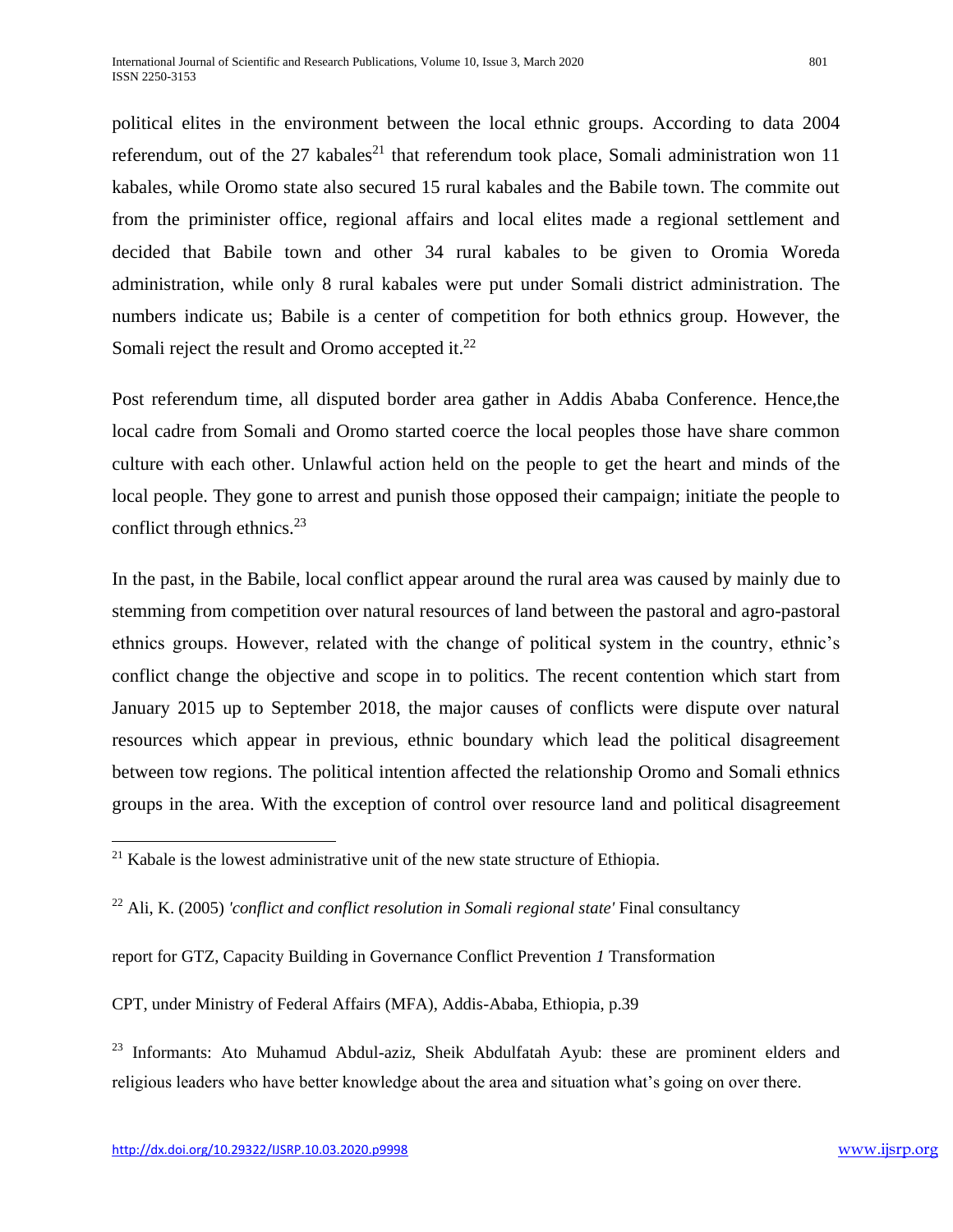between two regions, there have not been open violent conflicts between ethnic Somali and Oromo communities in the area as such.<sup>24</sup> Therefore, the data convincing us; ethnic difference is the only causes of conflict between Somali and Oromia in General and in the Babile, identify ethnic self-assertion specifically in the area.

The big Qestion is how the political elite used the mind of aseptic people to dirty politics? In the area I have elucidated above, different ethnics groups were lived. Historically, Babile, the son's of Afran Qallo found in the region. In his ancestor, Babile have no child, except the adaption son (Ilma Guddiffacha) that is Hawiya.<sup>25</sup> Purposely, the political elite used this narrow hole between the people and bear on intensify the ethnic contention. The recent discourse indicated the above statement briefly. National Disaster Risk Management Commission report that; due to conflict between oromo and Somali, nearly, 1.7 million people has displaced within a very short period of time. Among these, 68,000 Somali planned site in the peripheral Babile border, and At least 256,000 Oromo planned to landing in the Babile town.<sup>26</sup> According local residents, Some of Hawiya descent flew to Fik where majority of Hawiya live it. This due to exacerbated the situation and make relate the issue with ethnics. Majority of them are those honours among the communities like Sheik, Haji and Ustad. However they are active to participate on politics. The residents confirm, many  $E$ mam<sup>27</sup> fade the town and runaway to Jigjiga and others to Fik.<sup>28</sup> Many of displayed from Babile, was denied to return when the mediation started by the local elders,

 $27$  Title used by religion leader who commands Masjid prayer in congregation.

 $\overline{a}$ 

<sup>&</sup>lt;sup>24</sup> OCHA (2018). "Ethiopia: Conflict Displacement Situation Report". For Public Circulation, January, 2018, Addis Ababa, Ethiopia.

<sup>&</sup>lt;sup>25</sup> *Guddiffachaa* practice is one of the common cultural practices of child caring, supporting, and right protection system used by Oromo society. For more detail go to under subtitle Hawiya Somali or Oromo

<sup>&</sup>lt;sup>26</sup> Report by EU Civil Protection & Humanitarian Aid <https://www.youtube.com/watch?v=nDTRxcoCb> Report from FRANCE 24 English on [https://www.youtube.com/watch?v=lm3KePO2lEk.](https://www.youtube.com/watch?v=lm3KePO2lEk)

<sup>&</sup>lt;sup>28</sup> Informants: Aliyi Hasan, Sheika Abdosh. Communicate with author in the Babile town September 23/2017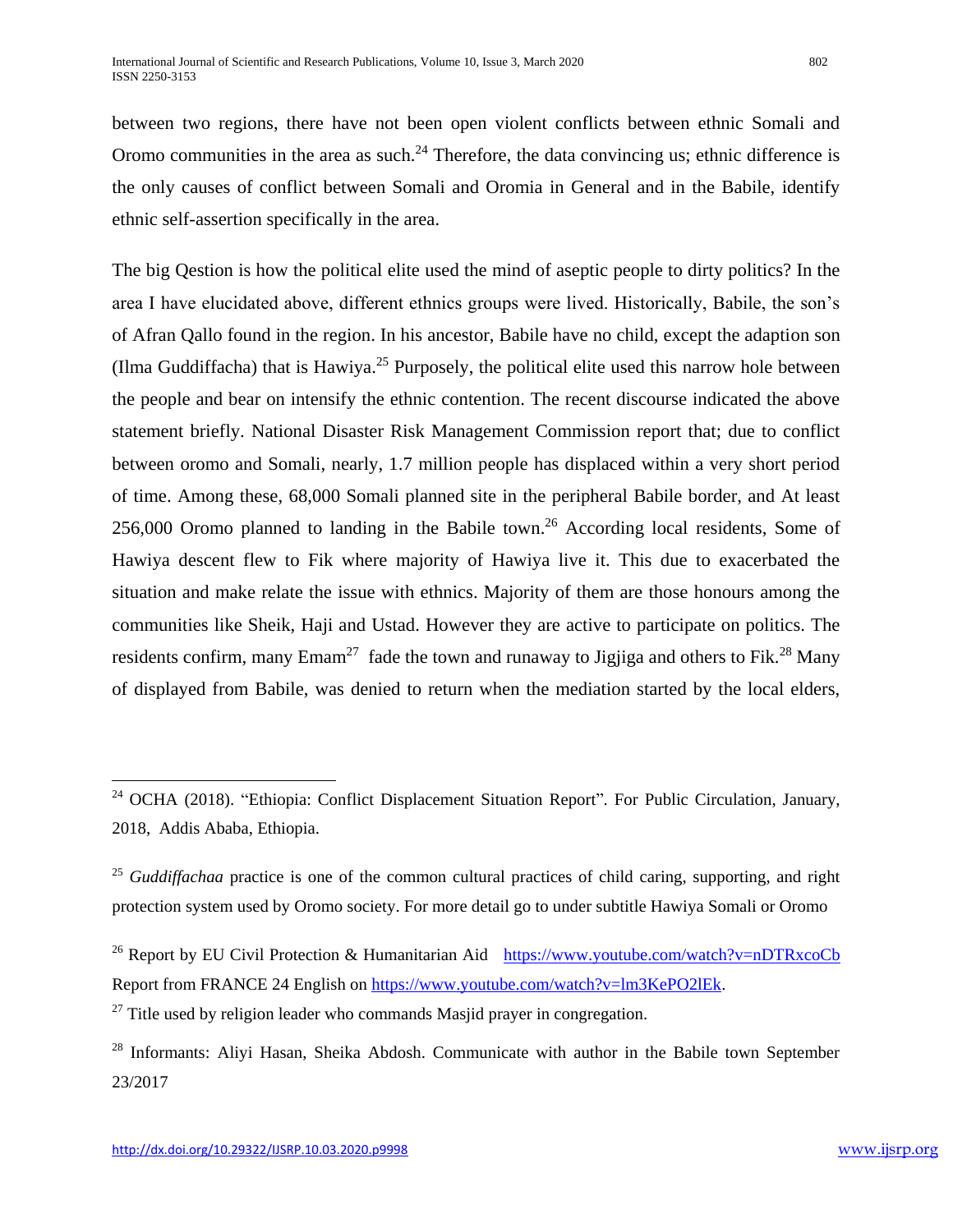religious leader committee invite them for discussion.<sup>29</sup> When I met the same people during the conflict time in Babile Town, one of my key Hawiya informant, an ordinary resident in the town, married the Jarso clan women and delivered child with her, inform me the situation briefly. According to him, people who fled from the area was those have relation with officials and no one frightened him by their ethnic.<sup>30</sup>

Having a strong socio cultural affiliation between ethnic groups in area, the conflict has safeguarded by traditional conflict resolution mechanism before it turn to violence ethnic conflict. Having the same religion, culture and social life, there was no established animosity and violent conflicts at the grass root level in Babile at such.<sup>31</sup>

## **VI. Conclusion and implications**

Ethnic identities are one of the big debates in the Ethiopian political discourse and it's very complicated issue currently. Eastern part of the country is a place where multi ethnic nation lived together and where ethnic tension appear several time specially, within Somali and Oromo ethnic groups. The paper aimed to identify the controverse of some ethnic identity which lead to contention. Geographically, the relationship between ethnic clan from Somali and Oromo in the area are complex one. Historically, in the area relationships are sanitary co-existence and cultural integrations. For example, some of the people who speak Oromo language claim that they originally belong to ethnic Somalis and the reverse for the Oromo.

The Oromo people who are found in the Eastern part of Ethiopia are considered as different clans. These are Afran Qallo, Itu, Humbana, Dhumuga and Karrayu. Among these Afran Qallo is settled with Somali ethnic groups. Afran Qallo refers to four decendent of Qallo who are Babile, Ala, Daga ans Obora. Among these tribes, Babile is settled in the corner of the territory which

<sup>&</sup>lt;sup>29</sup> The Author was there at atime invited on the conference. Eminent Afran Qallo elite, great religious leaders gather and discuused about the conflict issue.

<sup>&</sup>lt;sup>30</sup> Informant: Xaha Ali. During the conflict period, I was visit the area due to gathering data for my MA thesis, and I communicate with different elders in the town.

 $31$  Ibid.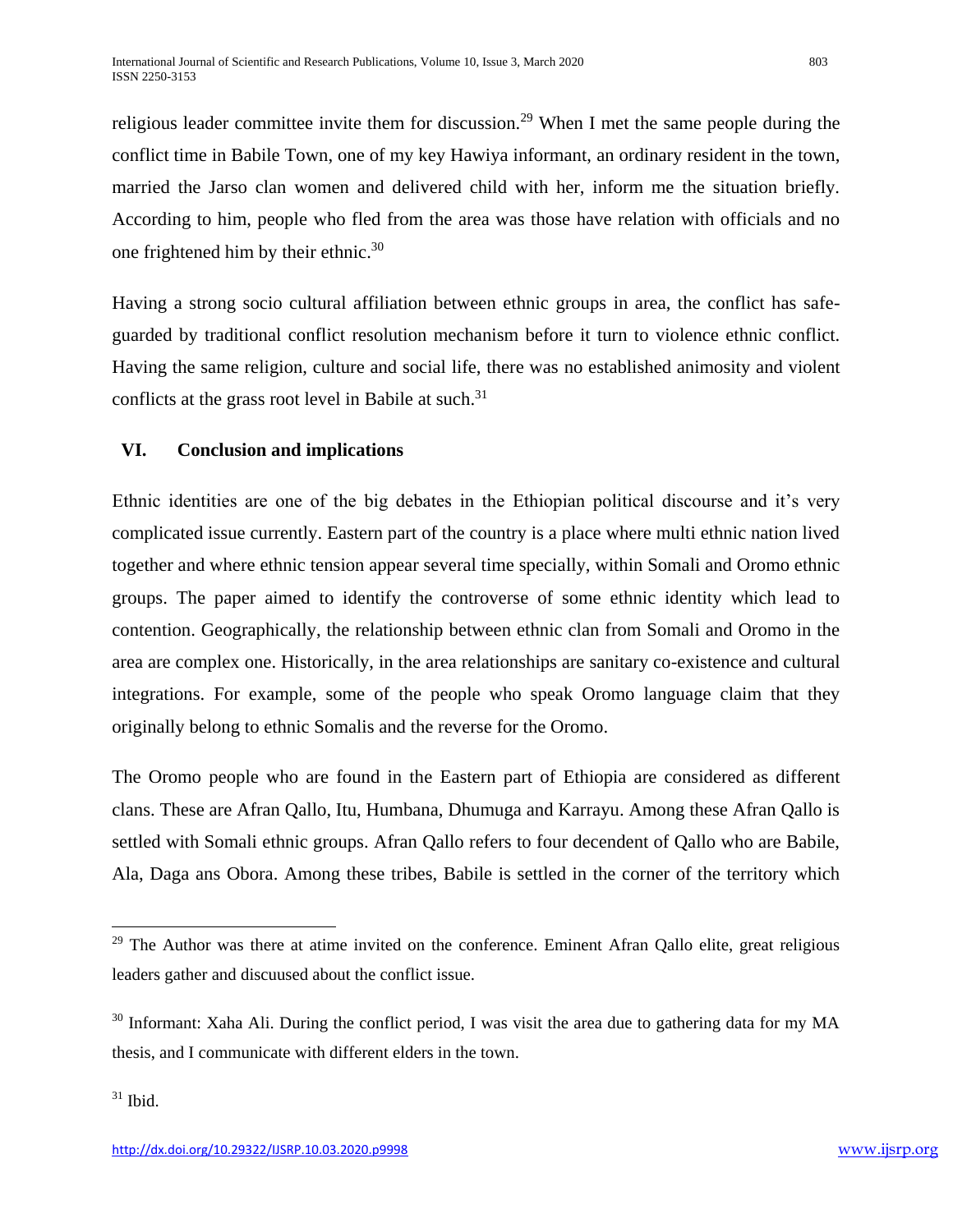presently located share border with some Somali ethnic ancestry and lived in present Babile town and its environs.

The ethnic identity is so controversy in the area due to mixed with Somali ethnic group. Hawiya, who call themselves an Babile ancestory, however, Somali genealogical placed their as an Somali. The historical elites in the area assumed, Hawiya is a Son of Babile through adoption Oromo Gada Process; Ilma Guddiffacha. Cultural and social life, these people were merged each other. Identifying and understanding the conflict is important to for designing effective peace building strategies in the area. In previous time, conflicts appear on the resource, however, recently, due to political identification the ethnic identities, conflict appear in the area. The situation more complicated after the referendum settle in the Babile town.

All in all, one must come to the conclusion, identify the ethnic identity in Babile and reconstruct their identity through recording is very necessary to regulate unnecessarily ethnic contention in the area. There was a general consensus, that the territory was the historical land of Afran Qallo son's Babile. Despite this, In contrast, the conflict between contending local political elites had trigged down and impacted a lot on local people in the area. Therefore, the researcher conceives consequences of identification on the ethnic in area need to be addressed and better investigation and the consequence is multifarious for the next work.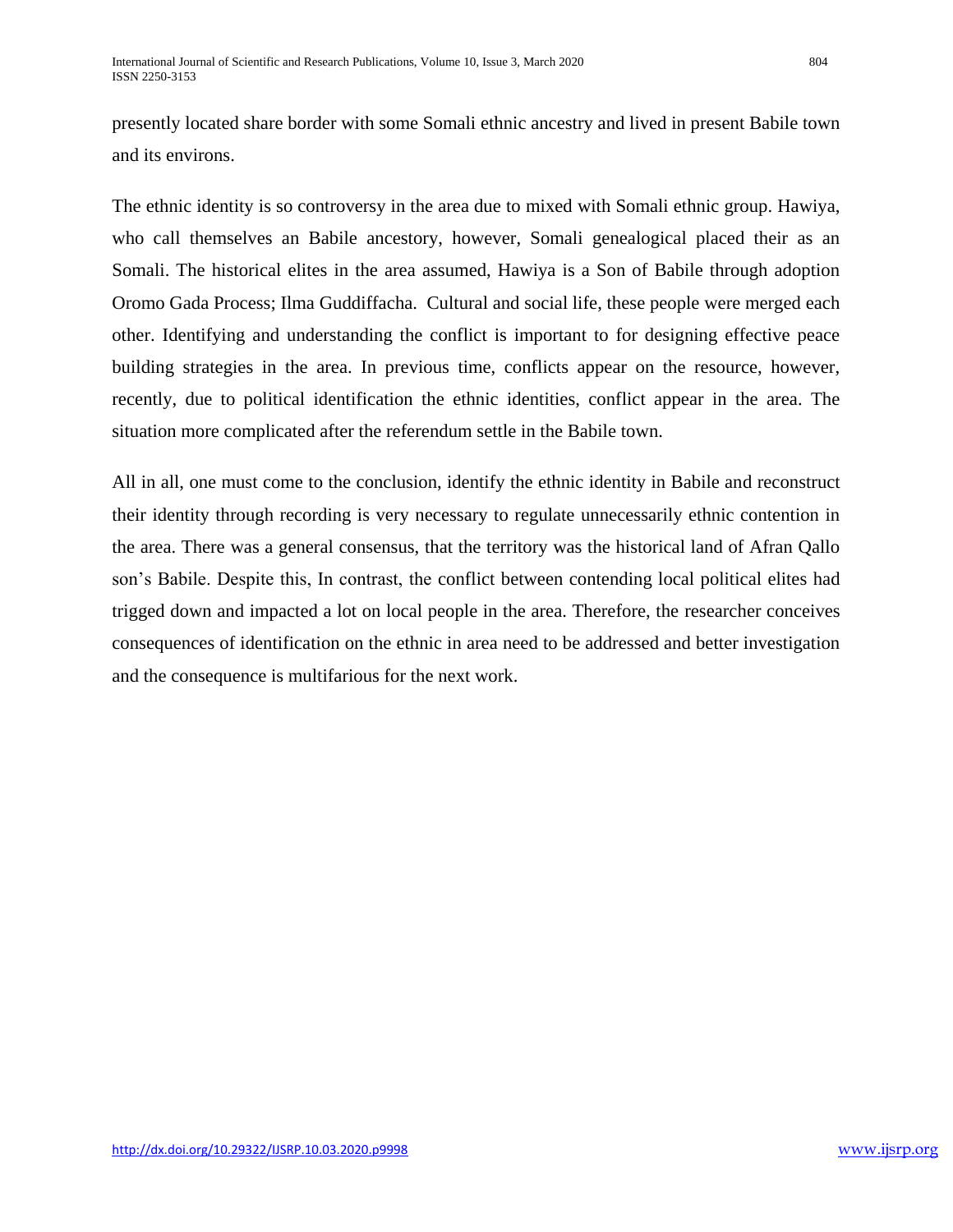## **Reference**

- Abbink, Jon 2006. Ethnicity and conflict generation in Ethiopia: Some problems and prospects of ethno-regional federalism. *Journal of Contemporary African Studies*, 24 (3), pp. 389–414.
- Ahmed Shide (2005). "Conflict Is Everyday Business. Changing Nature of Local Conflict in Federal Republic of Ethiopia: The Case Study of Meiso District". Institute of Development Studies, University of Sussex, Brighton
- Ali, K. (2005) *'conflict and conflict resolution in Somali regional state'* Final consultancy report for GTZ, Capacity Building in Governance Conflict Prevention *1* Transformation CPT, under Ministry of Federal Affairs (MFA), Addis-Ababa, Ethiopia.
- Bekele Nadi (1958) Adoption among the Oromo of Shawa in Ethnological Society
- Bulletin Vol.1, No 1-10 and Vol. II, No1 1953-61. Reprint Edited by Alula Pankhurst in 2002
- Chala Abdurahaman. Harari-Oromo Inter-Ethnic Interaction in the city of Harar from 1887 to 1991 MA thesis, Bahir Dar University: Department of History, 2010.
- Fekadu, Gelaw. "The Sources of Ethnic Strives and Tensions among the Issa-Somali and Ittu-
- Oromo Pastoral Communities of Eastern Ethiopia" pdf (Haramaya University
- Fox. M. J, The Roots of Somali Political Culture, A DIVISION OF LYNNE RIENNER PUBLISHERS2015 found in pdf, p,5.
- Legesse, Tigabu 2015. Ethnic federalism and conflict in Ethiopia: What lessons can other jurisdictions draw? *Africa Journal of International and Comparative Law*, 23 (3), pp. 462– 475.
- Mukria, bulcha. "the survival and reconstruction of Oromo National Identity" Being and Becoming Oromo, Historical and Anthropological Enquiries, edited by P.T.W Baxer et al., 48-66. New Jersey: The Red Sea Press, Inc., 1996.
- OCHA (2018). "Ethiopia: Conflict Displacement Situation Report". For Public Circulation, January, 2018. Addis Ababa, Ethiopia.
- Taka Daba, 1983 Law of adoption under the civil code and the custom among the Oromo of Wallagga with particular reference to the experience of the people in Qellem administrative district. Addis Ababa University Law School Library